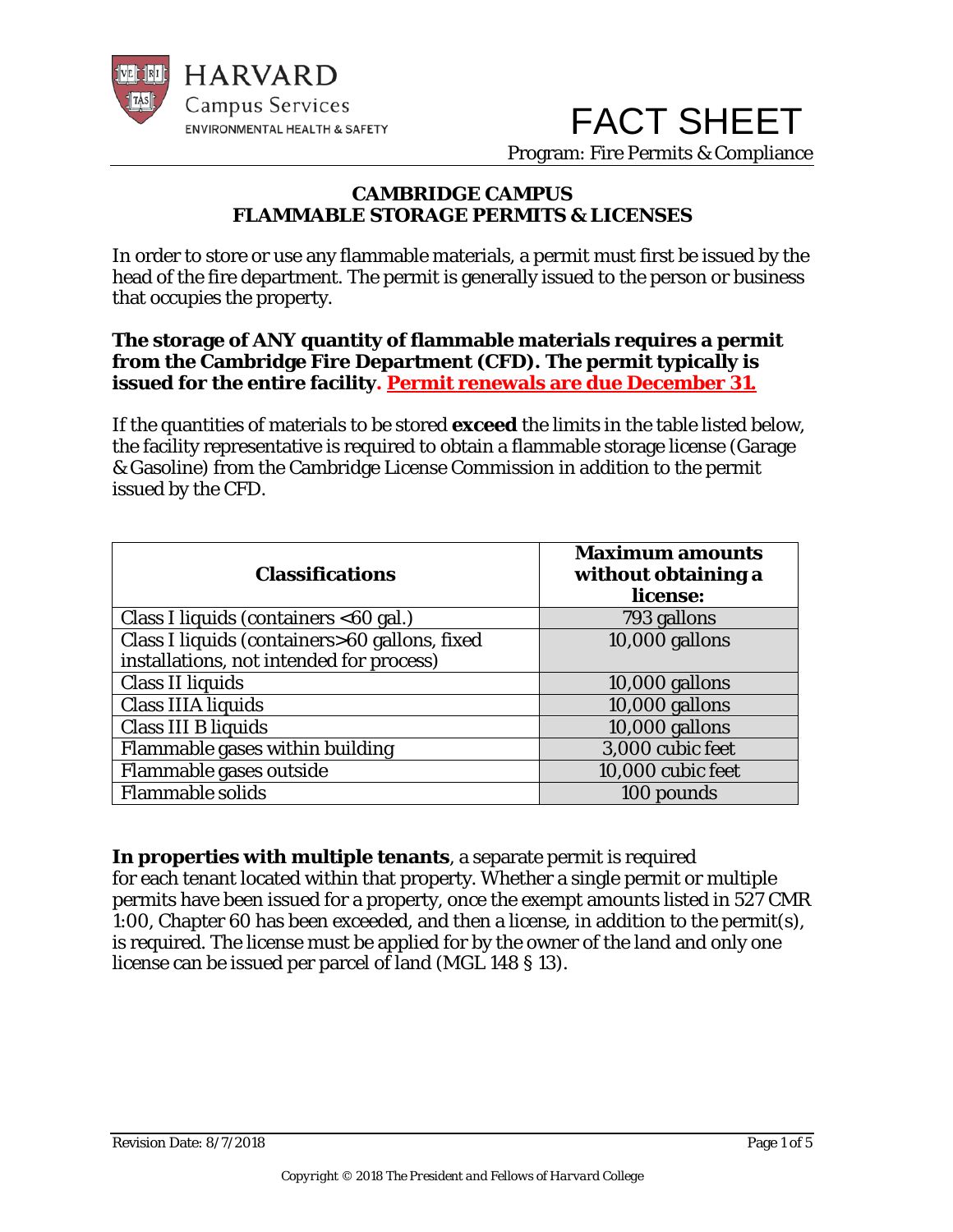

 FACT SHEET Program: Fire Permits & Compliance

# **PERMITTING AND LICENSING RESPONSIBILITIES**

Building/Facility Representatives including those responsible for laboratory areas, Engineering and Utilities, Environmental Health and Safety, UOS Fire Safety Group, Harvard Planning, an the Office of Government, Community and Public Affairs all have responsibilities to assist with compliance.

## **INVENTORY CLASSIFICATION**

Establishing an inventory of flammable and combustible liquids, gases and solids stored by lab and by building is an essential responsibility under the permitting and licensing process.

The Principle Investigators (PI's) are responsible for the labs and the Facility Representatives are responsible for determining the total storage locations and the total quantities of materials by fire classification for the entire building.

# **Building/Facility Representatives**

- Conduct an inventory of all chemicals stored in laboratory/building.
- Determine chemical classifications based on flashpoint and boiling point (see chart below) Flash point is indicated on Safety Data Sheet (SDS).
- Quantify storage of materials by each classification

| Class IA Flammable Liquid     | Liquid having a flash point below 73°F and boiling<br>point below 100 °F                                                                                           |
|-------------------------------|--------------------------------------------------------------------------------------------------------------------------------------------------------------------|
| Class IB Flammable Liquid     | Liquid having a flash point below $73^{\circ}$ F and boiling<br>point at or above 100 °F                                                                           |
| Class IC Flammable Liquid     | Liquid having a flash point at or above 73 °F and<br>below 100 °F                                                                                                  |
| Class II Combustible Liquid   | Liquid having flash point above 100 °F and below<br>140 °F<br>(cont.)                                                                                              |
| Class IIIA Combustible Liquid | Liquid having flash point at or above 140°F and<br>below 200 °F                                                                                                    |
| Class IIIB Combustible Liquid | Liquid having flash point above 200 °F                                                                                                                             |
| Flammable Gas                 | A mixture of 13% or less (by vol.) with air forms a<br>flammable mixture or flammable range with air is<br>wider than 12%                                          |
| Flammable Solid               | Solid, non-explosive, which is liable to cause fires<br>through friction, absorption of moisture, spontaneous<br>chemical change, or retained heat from processing |

Note: many typical flammables, such as methanol, acetone, ethanol, and hexane, are Class I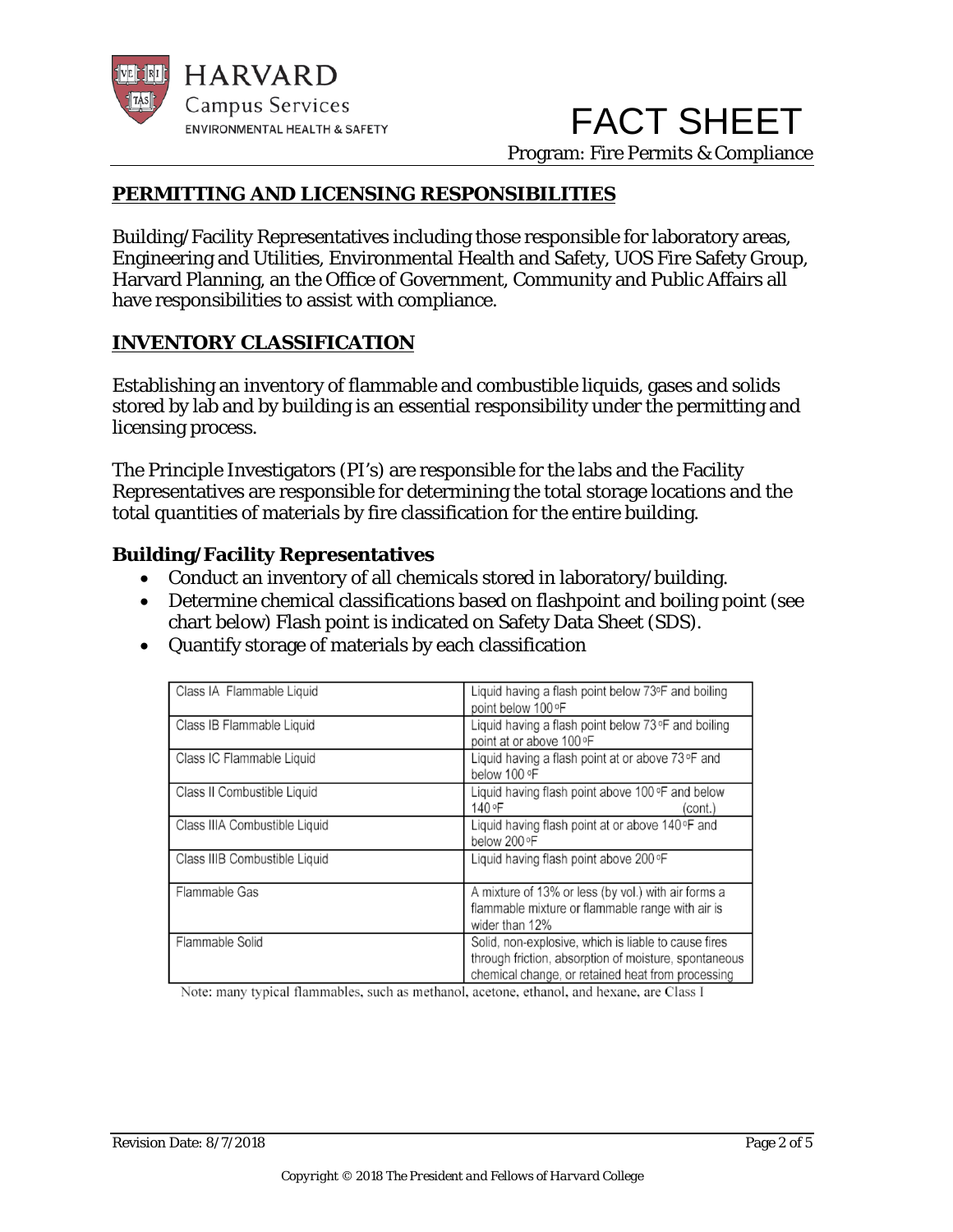

# FACT SHEET Program: Fire Permits & Compliance

### **STORAGE INFORMATION**

### NFPA 30 Flammable and Combustible Liquids Code Maximum Allowable Size of Containers and Metal Portable Containers (from NFPA 30, Table 4-2.3, NFPA 45, Table 7.2.3.2)

| <b>Container Type</b>                                  | Class IA        | Class IB        | <b>Class IB</b> | Class II        | Class III          |
|--------------------------------------------------------|-----------------|-----------------|-----------------|-----------------|--------------------|
| Glass                                                  | pt (500 ml)     | 1 gt (1L)       | 1.1 gal $(4 L)$ | 1.1 gal $(4 L)$ | 5 gal (20L)        |
| Metal (other than<br>DOT drums) or<br>approved plastic | 1.1 gal $(4L)$  | 5 gal (20L)     | 5 gal (20L)     | 5 gal (20L)     | 5 gal (20L)        |
| Safety cans                                            | 2.6 gal (10L)   | 5 gal (20L)     | 5 gal (20L)     | 5 gal (20L)     | 5 gal (20L)        |
| Metal container<br>(DOT spec.)                         | 60 gal (227L)   | 60 gal (227L)   | 60 gal (227L)   | 60 gal (227L)   | 60 gal (227L)      |
| Approved metal<br>portable tanks                       | 660 gal (2498L) | 660 gal (2498L) | 660 gal (2498L) | 660 gal (2498L) | 660 gal<br>(2498L) |
| Polyethylene (DOT<br>spec.34)                          | 1.1 gal $(4L)$  | 5 gal (20L)     | 5 gal (20L)     | 60 gal (227L)   | 60 gal (227L)      |

#### Capacity of Storage Cabinets (NFPA 30, section 4.3)

 $4.3.1$ Not more than 120 gal (454L) of Class I, Class II, and Class IIA liquids stored in a storage cabinet. 4.3.2 Not more than 3 (or 6 if sprinkler system per NFPA 13) storage cabinets located in any fire area. In an industrial occupancy, additional storage cabinets can be located in the same fire area if a minimum separation of 100 feet is maintained between each group of not more than 3 cabinets.

5.4.3.5 The maximum total quantity of flammable and combustible liquids permitted at any one work area, outside of an approved storage area must not exceed the greater of:

- $1.$
- one day's supply;<br>25 gallons (94.6L) of Class IA liquids; 2.
- 3. 120 gallons (454.2 L) of Class IB, IC, II, or III liquids;
- two portable tanks not exceeding 660 gallons (2498.4 L) of Class IB, IC, II, or IIIA liquid; or 4.
- 5. 20 portable tanks each not exceeding 660 gal (2498L) of Class IIIB liquids.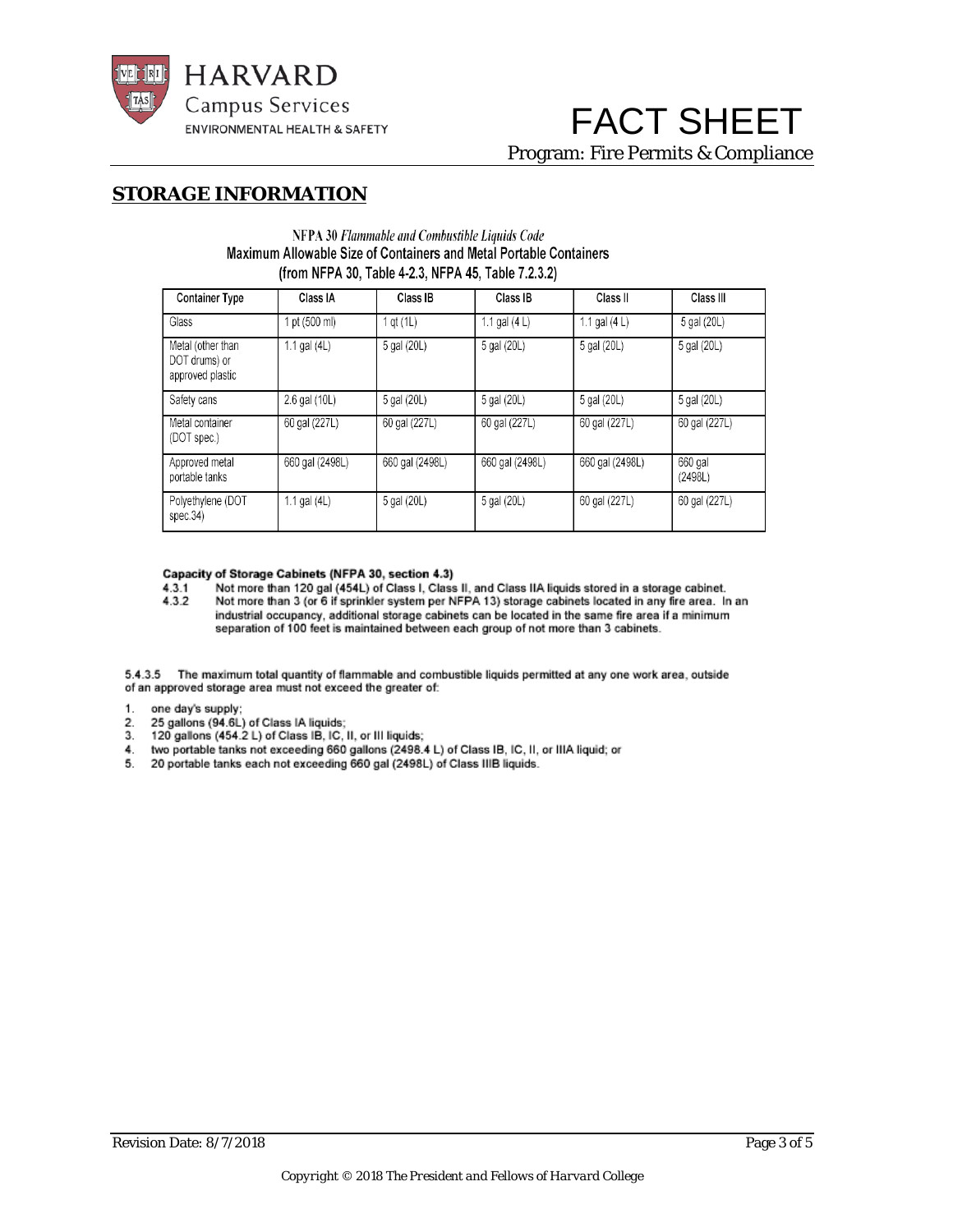

# FACT SHEET

Program: Fire Permits & Compliance

| <b>RESPONSIBILITIES</b>                                                                                                                                                                                                                                                                                                                                                                                                                         |                                                    |     |      |                  |
|-------------------------------------------------------------------------------------------------------------------------------------------------------------------------------------------------------------------------------------------------------------------------------------------------------------------------------------------------------------------------------------------------------------------------------------------------|----------------------------------------------------|-----|------|------------------|
| <b>Task</b>                                                                                                                                                                                                                                                                                                                                                                                                                                     | <b>Building/Facility</b><br><b>Representatives</b> | E&U | EH&S | Other*           |
| Determine amount of flammables and<br>combustibles stored in facility by class.                                                                                                                                                                                                                                                                                                                                                                 | X                                                  |     |      |                  |
| Communicate the need for a <b>permit to</b><br><b>E&amp;U.</b>                                                                                                                                                                                                                                                                                                                                                                                  | X                                                  |     |      |                  |
| Coordinate with E&U to provide permit<br>application information:<br>A Chemical Hygiene Plan<br>٠<br>An Emergency Contingency Plan<br>A Listing of the amounts of various<br>٠<br>flammable and combustible liquids,<br>flammable solids and flammable<br>gases showing their class and flash<br>point<br>A site plan showing the storage<br>٠<br>locations for flammable and<br>combustible materials<br>Provide technical assistance with the | X                                                  |     |      |                  |
| development of chemical hygiene plan,<br>emergency procedures, Emergency<br>Contingency Plan, chemical storage and<br>handling guidelines.                                                                                                                                                                                                                                                                                                      | X                                                  |     | X    |                  |
| Complete permit application.                                                                                                                                                                                                                                                                                                                                                                                                                    | X                                                  |     |      |                  |
| Submit completed permit to the Cambridge<br>Fire Department (CFD). (\$50.00 fee)                                                                                                                                                                                                                                                                                                                                                                |                                                    | X   |      |                  |
| If necessary, apply for license. Complete<br>application and submit to Cambridge<br>Licensing Commission.                                                                                                                                                                                                                                                                                                                                       | X                                                  |     |      | 2                |
| Provides assistance with the licensing process<br>and public hearing.                                                                                                                                                                                                                                                                                                                                                                           |                                                    |     |      | $\boldsymbol{2}$ |
| Obtain license from Cambridge License<br>Commission.                                                                                                                                                                                                                                                                                                                                                                                            | X                                                  |     |      |                  |